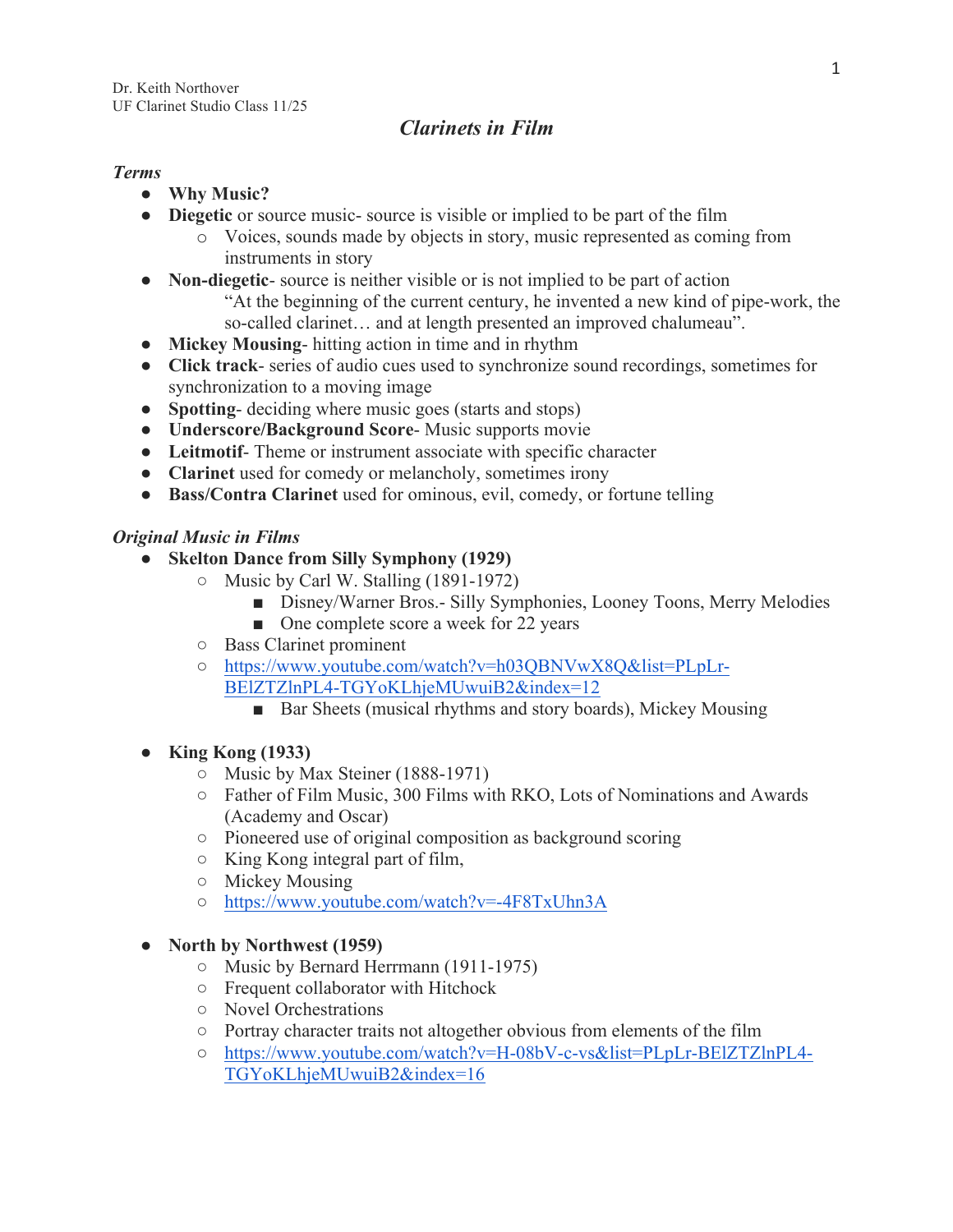Dr. Keith Northover UF Clarinet Studio Class 11/25

#### ● **Untouchables (1987)**

- Ennio Morricone (1928-)
- Eb Clarinet- Professor Estrin https://www.youtube.com/watch?v=nI67dSs3dXU&list=PLpLr-BElZTZlnPL4- TGYoKLhjeMUwuiB2&index=15
- https://www.youtube.com/watch?v=kcwStO74Ghg&list=PLpLr-BElZTZlnPL4- TGYoKLhjeMUwuiB2&index=14

## ● **Terminal (2008)**

- Original music by John Williams (1932-)
- https://www.youtube.com/watch?v=IDg7tPL76u4&list=PLpLr-BElZTZlnPL4- TGYoKLhjeMUwuiB2&index=3
- **Hereditary (2018)**
	- Music by Colin Stetson (1975-)
	- Features all clarinets
	- https://www.youtube.com/watch?v=MVnSFj6XQZY
	- https://www.youtube.com/watch?v=tbNjk7V5YMM just before 14min

## *Classical Music Influenced*

- **Rhapsody in Blue (1945)**
	- Features Clarinet solo of Gershwin's Rhapsody
	- https://www.youtube.com/watch?v=VAuTouBhN5k&list=PLpLr-BElZTZlnPL4- TGYoKLhjeMUwuiB2&index=2&t=0s

## ● **Second Chorus (1940)**

- Features Artie Shaw's Concerto
- https://www.youtube.com/watch?v=OMOi5vtxCbA&list=PLpLr-BElZTZlnPL4- TGYoKLhjeMUwuiB2&index=2
- **Amadeus (1984)**
	- Features music of Mozart's Gran Partita
	- https://www.youtube.com/watch?v=xYHJRhRym1U&list=PLpLr-BElZTZlnPL4- TGYoKLhjeMUwuiB2&index=8
- **Christmas Story (1983)**
	- Features music of Groffe's Grand Canyon
	- https://www.youtube.com/watch?v=-LgEvQuyDxE&list=PLpLr-BElZTZlnPL4- TGYoKLhjeMUwuiB2&index=9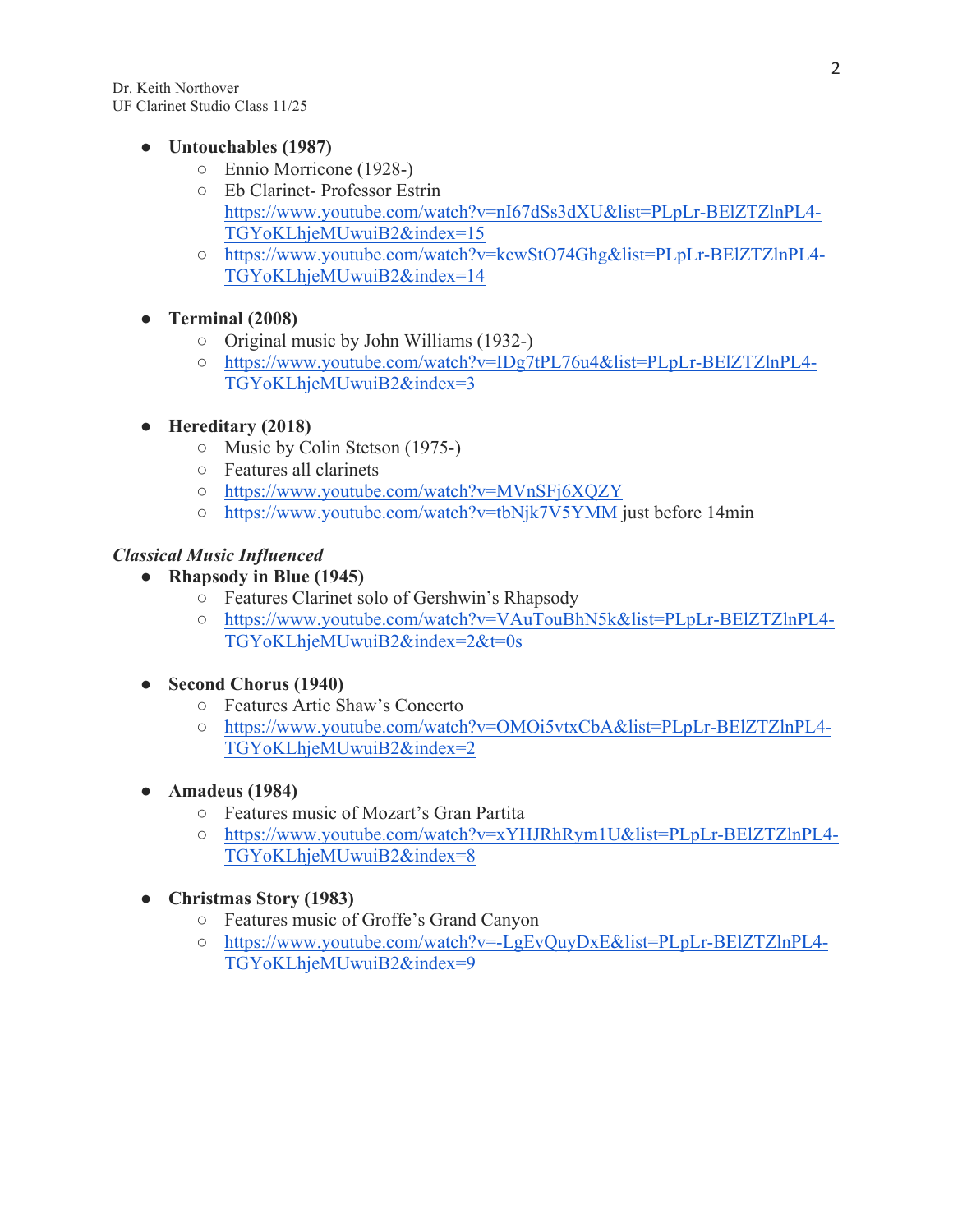UF Clarinet Studio Class 11/25

#### *On Screen Clarinet*

## ● **Mr. Hollands Opus (1995)**

- Original Music by Michael Kamen (1948-2003)
- Played by Alicia Witt
- https://www.youtube.com/watch?v=eL9k2pTFYrE&list=PLpLr-BElZTZlnPL4- TGYoKLhjeMUwuiB2&index=6

## ● **Ferris Bueller's Day Off (1986)**

- Played by Matthew Broderick
- https://www.youtube.com/watch?v=qLaVsRagMa8&list=PLpLr-BElZTZlnPL4- TGYoKLhjeMUwuiB2&index=7

## ● **Godfather 2 (1974)**

- Wedding Scene (Pop goes the weasel instead of Tarantella)
- https://www.youtube.com/watch?v=yYGRl4MwG\_A&list=PLpLr-BElZTZlnPL4-TGYoKLhjeMUwuiB2&index=10
- **Home Alone (1990)**
	- Music by John Williams
	- Played by John Candy
	- https://www.youtube.com/watch?v=qil1dj2HKSA&list=PLpLr-BElZTZlnPL4- TGYoKLhjeMUwuiB2&index=11

## *Musical Adaptations*

- **Trouble in Tahiti (2001)**
	- Music by Leonard Bernstein (1918-1990)
	- Composed as a one-act opera (1952), then crafted into a film.
	- https://www.youtube.com/watch?v=CThlbtcXLag

## **Prominent Composers**

- Alexandre Desplat
- Carter Burwell
- Michael Giacchino
- Howard Shore

## **Prominent Performers**

- John Moses
- Dan Higgens
- Woody Allen
- Gary Gray

## **Other Films**

- Desplat
	- o Ghost Writer (2010), Suburbicon (2017), Secret Life of Pets 1 (2016), 2 (2019)
- Good Liar (2019)- Burwell
- Lord of Rings and Hobbit (Shore)
- Williams- Star Wars, Harry Potter, Indiana Jones, Jaws, ET
- Out of Aftrica (1985)- Mozart Concerto
- Kings Speech-Mozart Concerto
- Most things Disney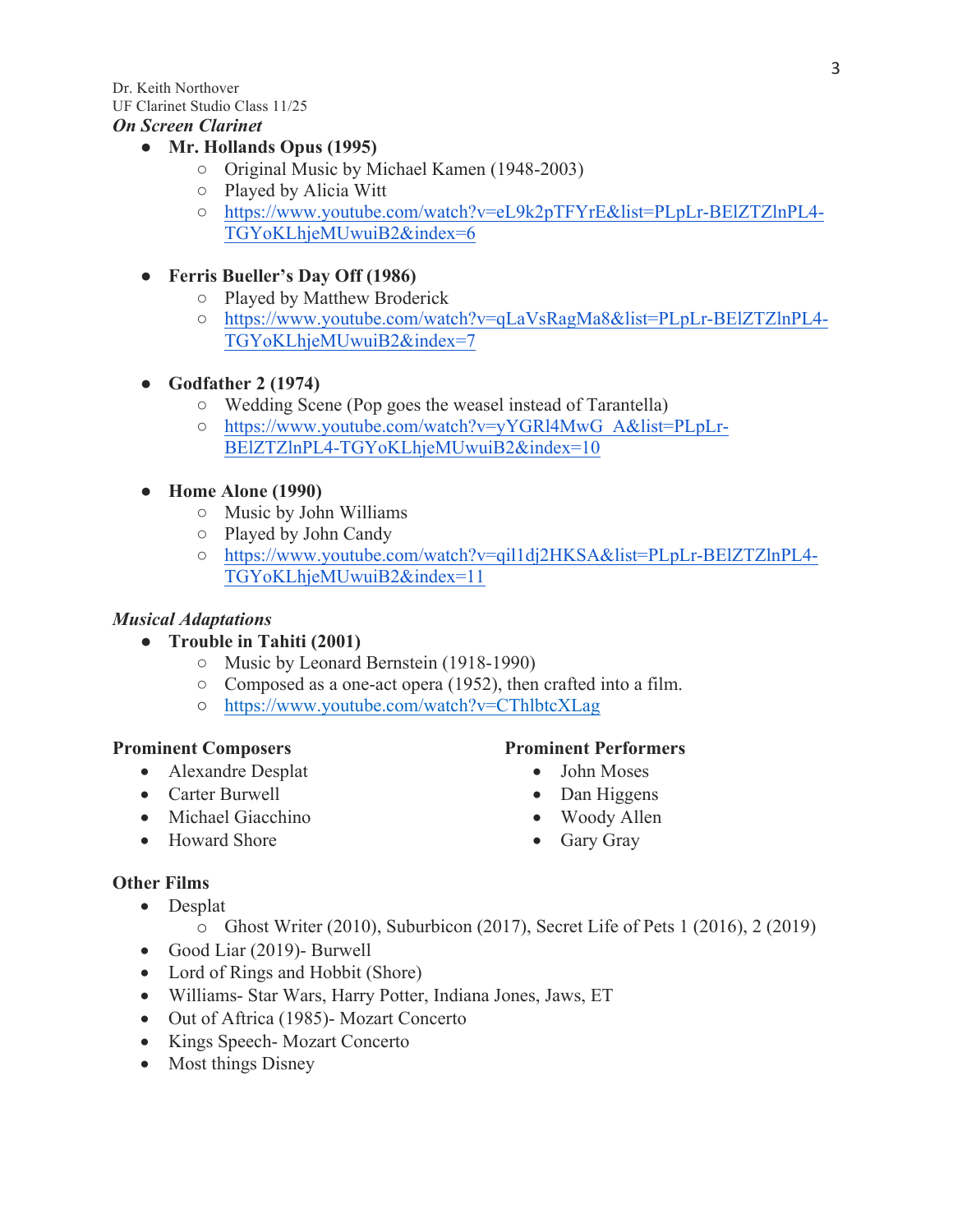# **VIKTOR'S TALE** From the Motion Picture THE TERMINAL

Clarinetto Solo in Sib

**JOHN WILLIAMS**